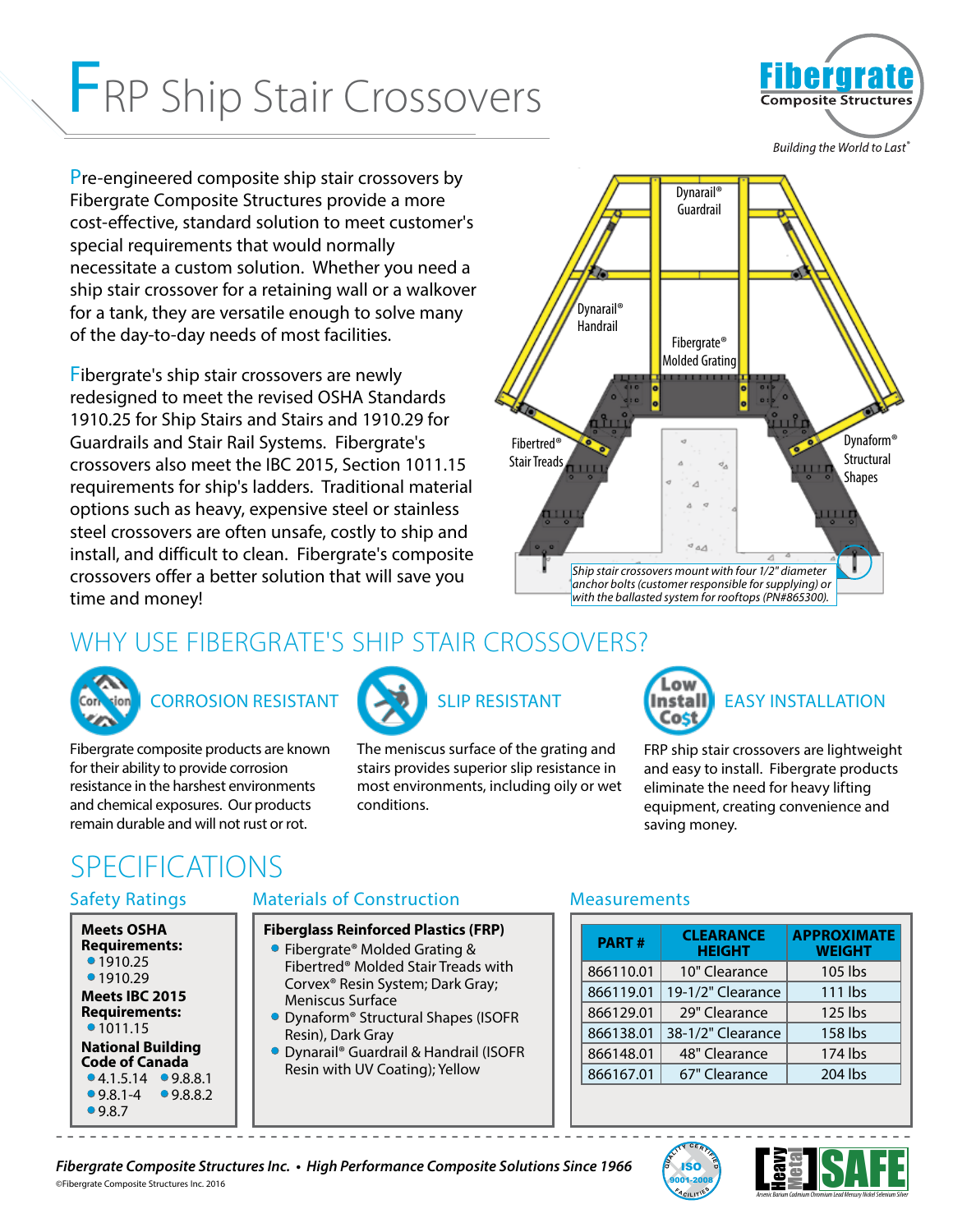# FRP Ship Stair Crossovers

# Detailed Drawings

All crossovers are constructed of Fibergrate® molded grating with Corvex® resin system in dark gray with meniscus surface, dark gray molded Fibertred® stair treads with Corvex resin and meniscus surface with grit nosing, ISOFR dark gray Dynaform® structural shapes, and ISOFR yellow UV coated Dynarail® guardrail and handrail.

#### **10" CLEARANCE GRATING PLAN**



All standard crossover stairs (10", 19-1/2", 29", 38-1/2", 48" and 67" clearances) have 2'-6" wide stair treads and an overall width of 3' 3-13/16".

#### **10" CLEARANCE PN 866110.01**



#### **19-1/2" CLEARANCE PN 866119.01**



#### **29" CLEARANCE PN 866129.01**

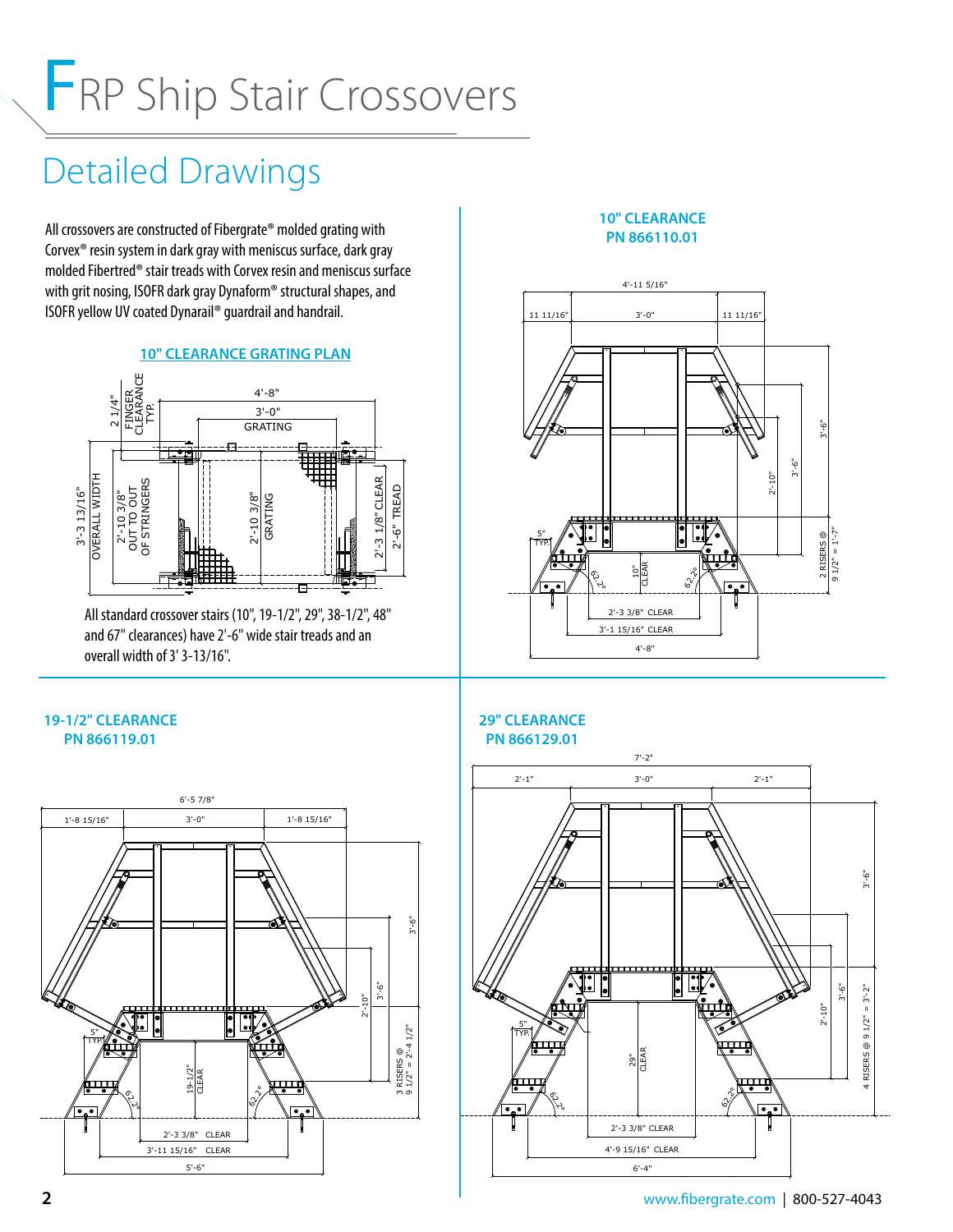# FRP Ship Stair Crossovers